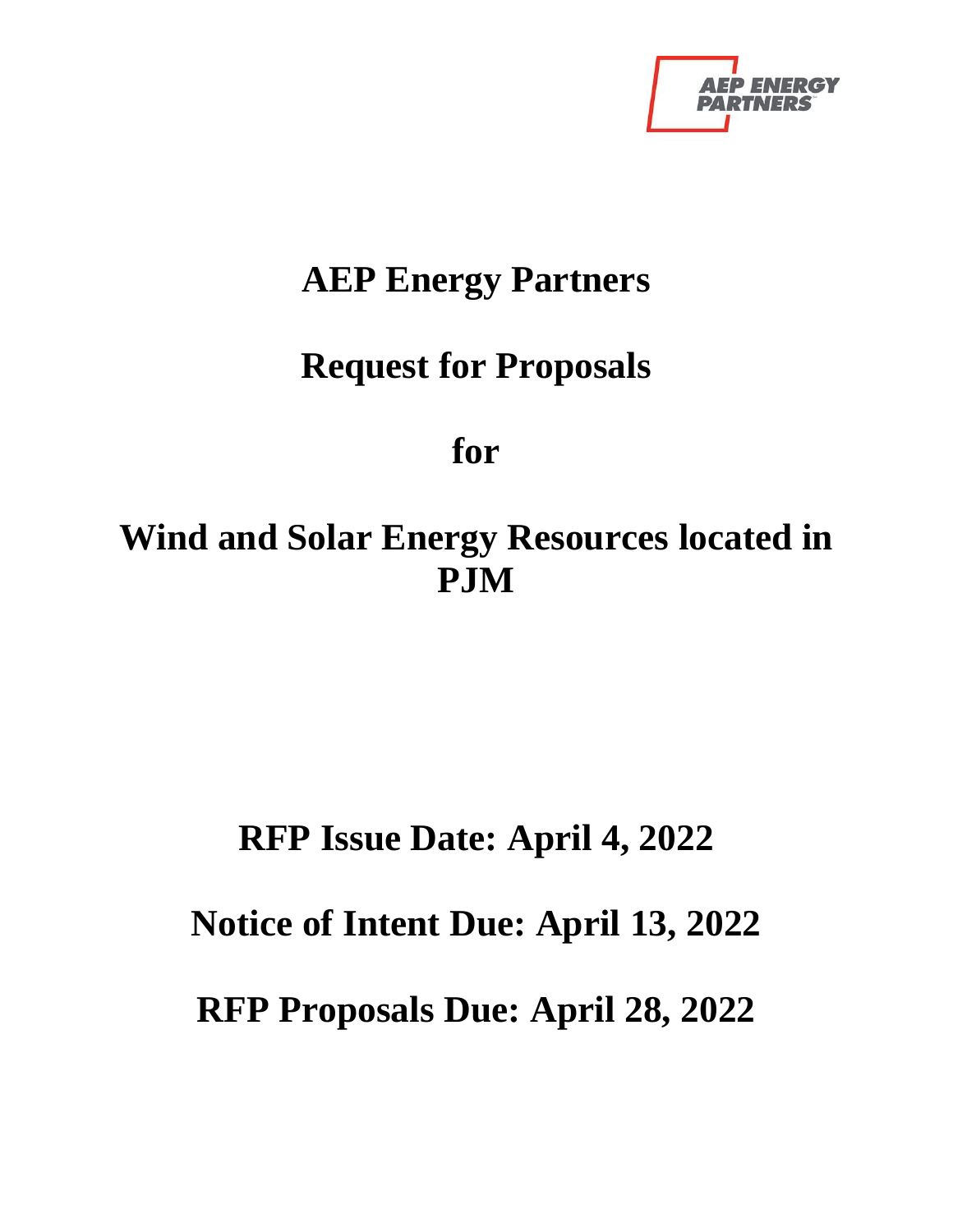

### **INTRODUCTION**

AEP Energy Partners (AEPEP), a wholly owned subsidiary of American Electric Power Company, Inc., and a segment of AEP's Energy Supply division, is seeking off-take from new and existing solar and wind facilities located in PJM.

AEPEP will use the contracted offtake to support the company's growing retail and wholesale loads in PJM including the recently passed Columbus, Ohio Electric Service Aggregation Program.

AEPEP has completed negotiations with projects submitted into the October 2021 RFP. If your project was not selected in that process and you have continued interest in offering to AEPEP, you will need to resubmit your projects with the latest update even if it was submitted last year.

This solicitation seeks solar or wind energy delivered to the following locations:

AEPOHIO\_RESID\_AGG, AEP-DAYTON, DOMINION ZONE, DOMINION HUB, WESTERN HUB and COMED\_ZONE.

All executed off take agreements will use the AEPEP Template REPA and have specifically negotiated terms and conditions.

### **PJM SITED PROJECTS BID ELIGIBILITY REQUIREMENTS**

AEPEP is requesting solar and wind proposals that adhere to the following criteria:

- Location
	- o PJM
- Generation:
	- o New or existing Wind (including incremental power from repowering)
	- o New or existing Solar
- REPA Term:
	- o New Projects:
		- $\blacksquare$  10 year
		- $\blacksquare$  12 year
		- $\blacksquare$  15 year
	- o Existing Projects:
		- $\blacksquare$  5-15 years
- PJM Queue position:
	- o AG1 or earlier for new projects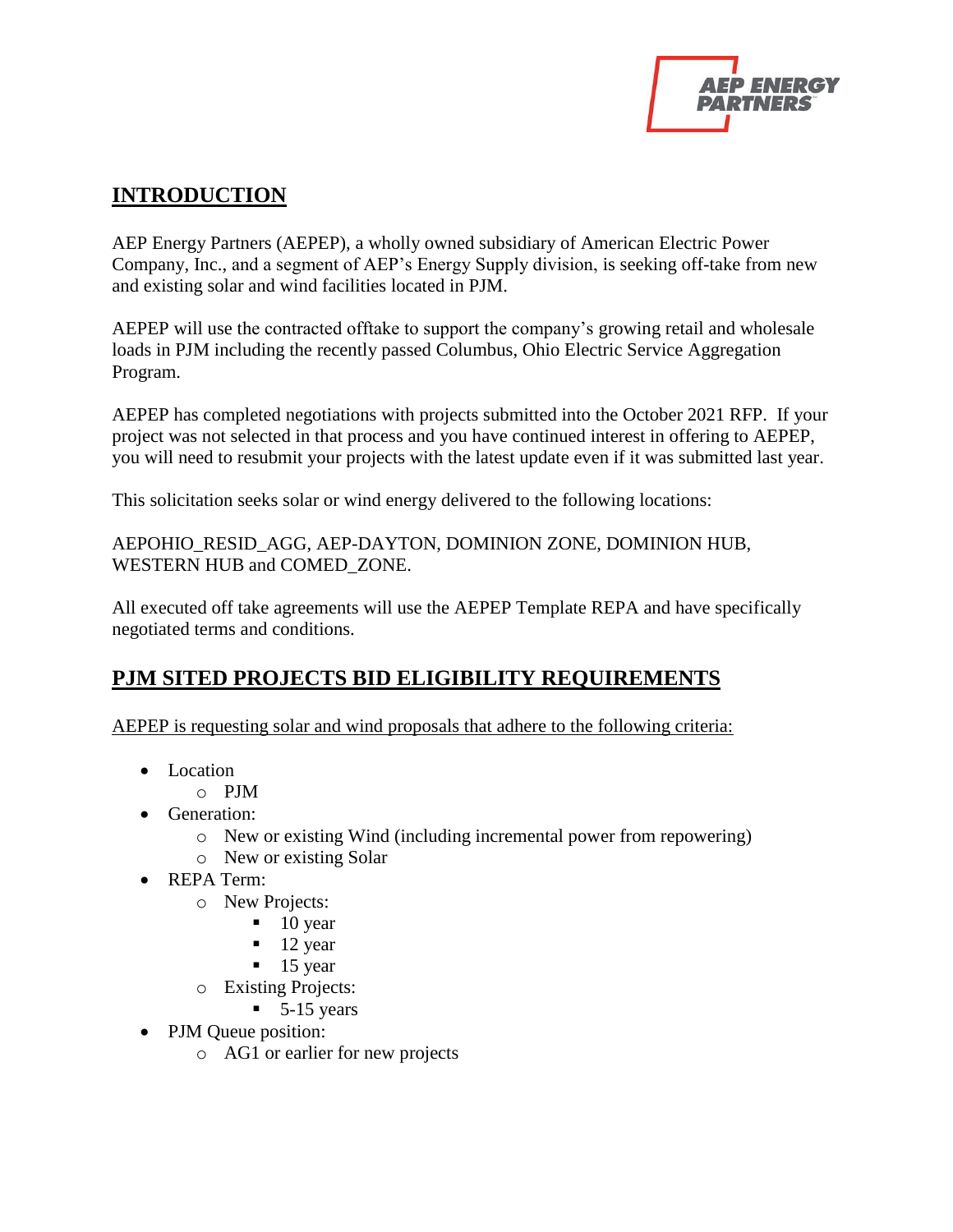

- Solar / Wind Pricing Options:
	- o Bundled pricing (Day-ahead energy, facility RECs, PJM Capacity and ancillary services)
	- o Day-ahead energy, facility RECs and ancillary services pricing
	- o Day-ahead energy only pricing
- Pricing Escalation:
	- o No escalation. 0% per annum.
- Settlement Points:
	- o AEPOHIO\_RESID\_AGG (pnode 1269364670)
	- o AEP-DAYTON (pnode 34497127)
	- o DOMINION ZONE (pnode 34964545)
	- o DOMINION HUB (pnode 35010337)
	- o WESTERN HUB (pnode 51288)
	- o COMED ZONE (pnode 33092371)
- Scheduling:
	- o Day Ahead; Physical via an Internal Bilateral Transaction "IBT" utilizing the actual metered facility production only in hours where LMP > \$0 (zero price floor)
- Seller Security<sup>1</sup>:
	- o \$50/kw (posted at REPA execution and non-refundable upon termination; expiring at COD)
	- o \$100/kw (upon project COD)

Sellers can offer an additional alternative option(s), but must include the requested product.

### **PROCESS TIMING**

 $\overline{\phantom{a}}$ 

| Invitation to participate                                                                     | April 4, 2022  |
|-----------------------------------------------------------------------------------------------|----------------|
| Provide intention to bid on or before; (Note: Bid Packets will only be sent   April 13, 2022) |                |
| to those companies who provided an intention to bid)                                          |                |
| Bid Packets provided by AEPEP on or before                                                    | April 13, 2022 |
| Bids due to AEPEP                                                                             | April 28, 2022 |
| Short list selected                                                                           | Mid-May, 2022  |
| Expected REPA Execution (300-500MW)                                                           | Q3 2022        |

<sup>&</sup>lt;sup>1</sup> Seller security may be adjusted based upon AEPEP Credit review of Seller's financials and long-term ownership structure and participants.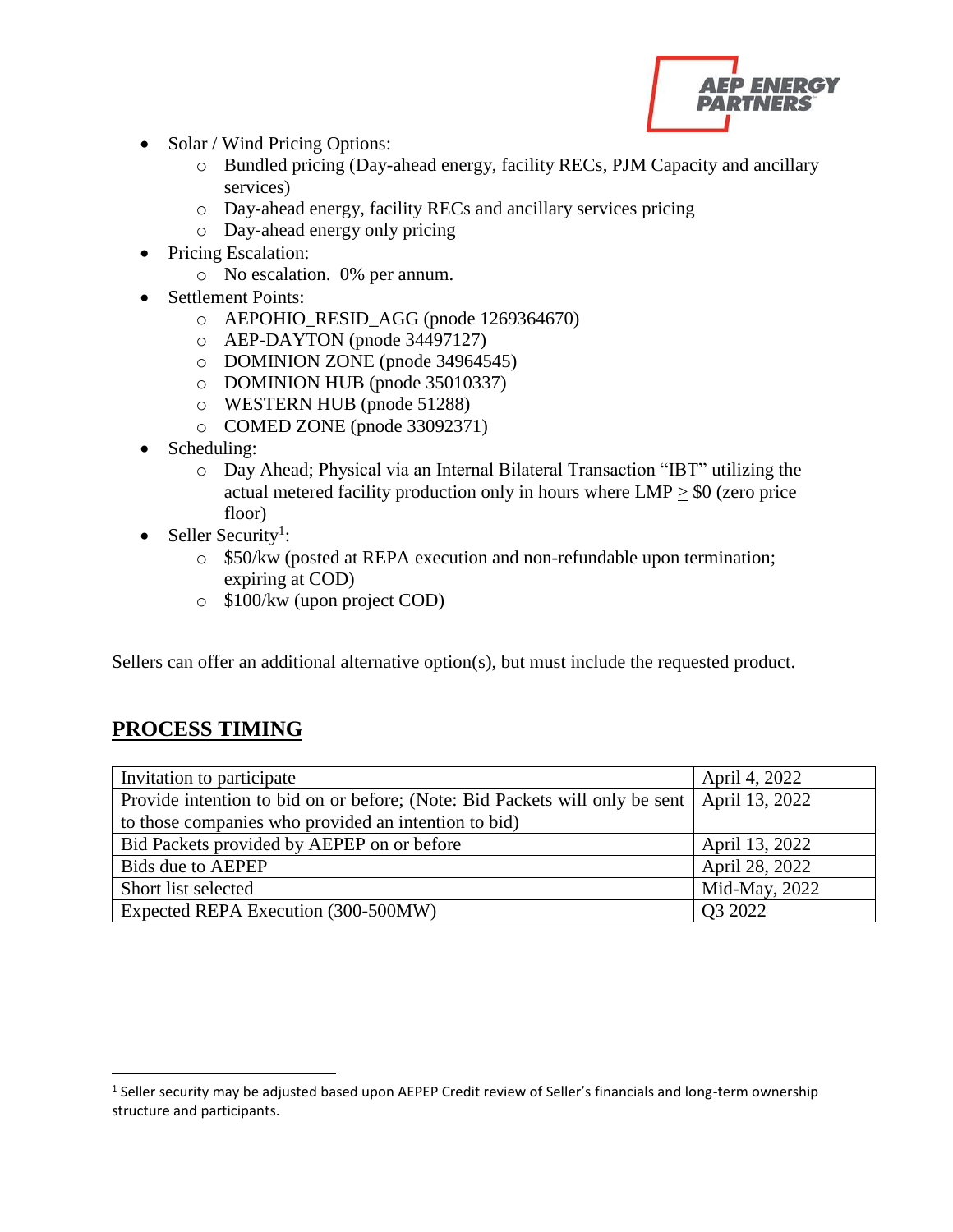

#### **NOTICE OF INTENTION TO BID**

**If intending to respond to this RFP, bidders must submit the following project summary information below via email to abgough[@aepes.com](mailto:abgough@aepes.com) on or before April 13, 2022.**

Project summary information

- a. Project Name
- b. Project Location
- c. Project nameplate size (MW) and expected offer size (MW)
- d. Project POI
- e. Project COD

#### **BID PACKET**

Upon the receipt of the project summary information, AEPEP will send the following to the Bidder:

- 1. Excel Bid Sheet
- 2. Proposed Term Sheet

### **BID SUBMISSION**

All submitted offers shall be signed by a person having proper authority to legally obligate the offering company. All submittals shall include:

- 1. Excel Bid Sheet for each project
- 2. Issues list identifying any deviations from the Proposed Term Sheet
- 3. Project contingencies or conditions precedent (preference will be given to projects that do not include contingencies or conditions precedent)
- 4. For projects not offering 100% of the facility, include the status of other offtake arrangements including the estimated completion date, the product being sold and whether or not pricing and terms are different than this offer
- 5. Projects Capacity Injection Rights
- 6. Expected Production including 8760 strip production based upon a typical meteorological year, P50 annual production, P90 annual production
- 7. Status of interconnection including current status, queue number, required system upgrade cost estimate, and estimated completion date
- 8. Site control status, schedule and estimated completion
- 9. Local or state permit status including any public service commission or power siting approval requirements, outlining current steps completed, projected completion dates, or whether any approvals are subject to appeal
- 10. Proposed equipment vendors for major equipment and status of securing major equipment
- 11. Financing plan including the structure and long term ownership plan